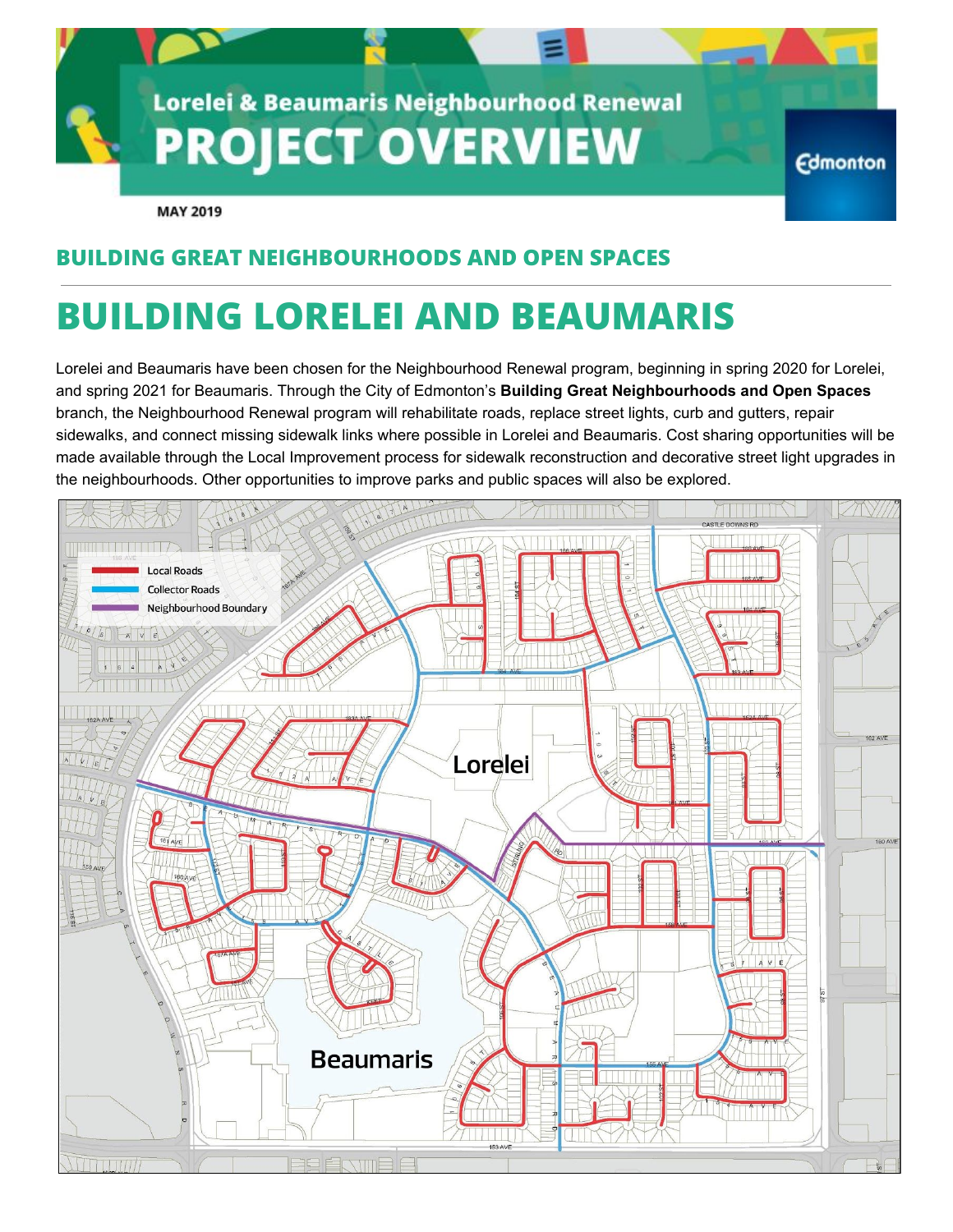# **Lorelei & Beaumaris Neighbourhood Renewal PROJECT OVERVIEW**

**MAY 2019** 

#### **WORKING TOGETHER TO MAKE THE MOST OUT OF YOUR NEIGHBOURHOOD**

This is your city and your neighbourhood. We want to understand how you experience your neighbourhood and ask for your input on what we might do to make it better. We will engage and work with you on the renewal of roads, sidewalks, street lights, and park spaces, and promote other community opportunities to enhance how people live and interact in Lorelei and Beaumaris. We commit to being open and transparent about how your input is used. Let's make the most out of your neighbourhood!

#### **GET INVOLVED - EXPLORING OPTIONS AND TRADEOFFS**

Now is the time to get involved, share your voice, and help us improve Lorelei and Beaumaris. Share your thoughts on the benefits and tradeoffs for design options in your neighbourhood to help refine the designs of the draft concepts.

We have created a road map (right) to help you understand the steps of the renewal process and how you can participate. At each step we will tell you what the purpose is and how your input will inform the decisions being made. We commit to report back on how we used your input.

#### **DECORATIVE STREET LIGHTS**

As part of the Lorelei and Beaumaris neighbourhood renewal, standard street lights will be replaced. The cost of the standard street light is paid by the City. However, property owners have the opportunity to upgrade to decorative street

lights. The upgrade from standard to decorative street lights is a community-initiated local improvement and carries an additional cost to property owners.

**A community submission of a decorative lighting option for consideration will be required by July 2, 2019 in Lorelei. The community submission for a decorative street lighting option in Beaumaris will be in 2020**. To learn more about this opportunity, please contact

Sherry Wallace (Project Manager) at Sherry.Wallace@edmonton.ca or visit edmonton.ca/LocalImprovements.



**Edmonton** 

**Get involved and help us improve Lorelei and Beaumaris.**